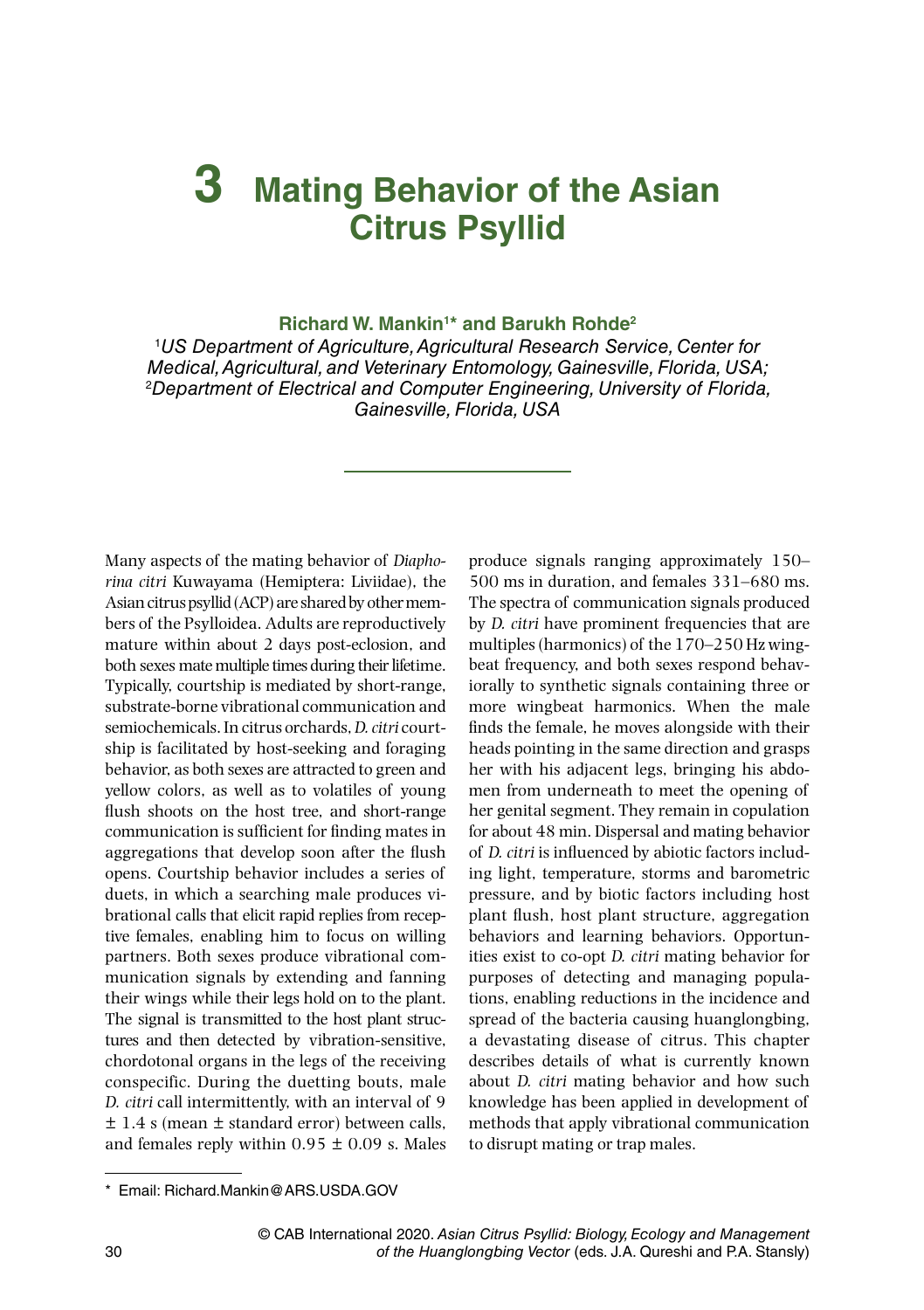#### **3.1 Introduction**

*Diaphorina citri* Kuwayama (Hemiptera: Liviidae) native to India (Hollis, 1987), initially was reported as a significant psylloid pest of *Citrus* spp. in China, Taiwan, Japan and the Philippines in the early 20th century (Crawford, 1912); however, little was reported about its ecology, life cycle and mating behavior (Husain and Nath, 1927; Catling, 1970; Pande, 1971) until it became important as a worldwide vector of huanglongbing (HLB), a devastating bacterial disease in citrus orchards (Halbert and Manjunath, 2004; Gottwald *et al*., 2007). The bacterium *Candidatus* Liberibacter spp. (Alphaproteobacteria) resides in symbiotic bacteriomes within the *D. citri* hemocoel that also contain nutritional and defensive symbionts in mutually indispensable associations, all of which are transmitted transovarially (Dan *et al*., 2017). Economic damage caused by HLB has stimulated interest in development of knowledge about *D. citri* biology and mating behavior that could be used for an integrated, multidisciplinary approach to management of *D. citri* and thereby HLB (Aubert, 1990; Grafton-Cardwell *et al*., 2013; Hall *et al*., 2013), as has occurred also with other economically important insect pests (Mankin, 2012; Benelli *et al*., 2014; Takanashi *et al*., 2019). In this chapter, we focus on aspects of mating behavior that can be co-opted to reduce *D. citri* populations in citrus and other hosts in the Aurantioideae subfamily of Rutaceae (Halbert and Manjunath, 2004; Hall *et al*., 2017). The life stages of *D. citri* on rough lemon *Citrus jambhiri* Lush, sour orange *C. aurantium* L., grapefruit *C. paradisi* Macfadyen, and orange jessamine *Murraya paniculata* (L.) Jack were described by Tsai and Liu (2000). These and other host species have a range of different physical and structural characteristics that, as discussed further below, strongly affect vibrational signal amplitudes and the efficacy of mate-seeking behaviors (Cocroft *et al*., 2006; Mankin *et al*., 2018).

## **3.2 General Aspects of Mating Behavior in Diaphorina citri and Other Psylloids**

Members of the Psylloidea, a group of about 3850 phloem-feeding Sternorrhynchan species (Burckhardt and Ouvrard, 2012; Martoni *et al*., 2017), share numerous aspects of reproductive biology and mating behavior (Lubanga *et al*., 2014, 2016a). Psylloids reproduce only sexually, unlike some hemipterans (Kennedy and Stroyan, 1959). Many male psylloids reach reproductive maturity within about 2 days posteclosion, and both sexes mate several times (Burts and Fischer, 1967; Van den Berg *et al*., 1991; Wenninger and Hall, 2007; Guédot *et al*., 2012; Lubanga *et al*., 2018) during a typical lifetime of 49 days or longer (Wenninger and Hall, 2008). Refractory periods have been reported for females of some psyllid species (Lubanga *et al*., 2016a) but have not been reported in *D. citri*. Newly emerged *D. citri* females have immature ovaries that remain without mature eggs until mating occurs (Dossi and Cônsoli, 2010). Mating stimulates vitellogenesis and rapid development of oocytes, and females often begin laying eggs on the day of mating (Wenninger and Hall, 2007). Because oocyte maturation is metachronous, with only one oocyte developing per oogenic cycle, the stimulatory effects of mating (Dossi and Cônsoli, 2010) may contribute to the polyandry (Wenninger and Hall, 2008) observed in this species. General aspects of several different male reproductive systems in the Psylloidea are described in Schlee (1969), Macharashvili and Kuznetsova (1997) and Kuznetsova *et al*. (1997); and the male *D. citri* genitalia and reproductive system were described in Stockton *et al*. (2017b) and Alba-Alejandre *et al*. (2018). Dossi and Cônsoli (2014) and Stockton *et al*. (2017b) described the *D. citri* female reproductive organs.

Short-range semiochemicals have been demonstrated to play a role in mate-finding of several (Wenninger *et al*., 2008; Brown *et al*., 2009; Guédot *et al*., 2009, 2010; Mann *et al*., 2013) but not all psylloids (Lubanga *et al*., 2016b). Wu *et al*. (2016) investigated the antennal and abdominal transcriptomes of male and female *D. citri* to consider whether chemosensory proteins could be identified for development of attractants or repellents. It was found that a large proportion of chemosensory genes were similar in male and female antennae and terminal abdominal tissues, but two were expressed at higher levels in male than female antennae (Wu *et al*., 2016), which is consistent with a potential role of antennal chemosensilla in *D. citri*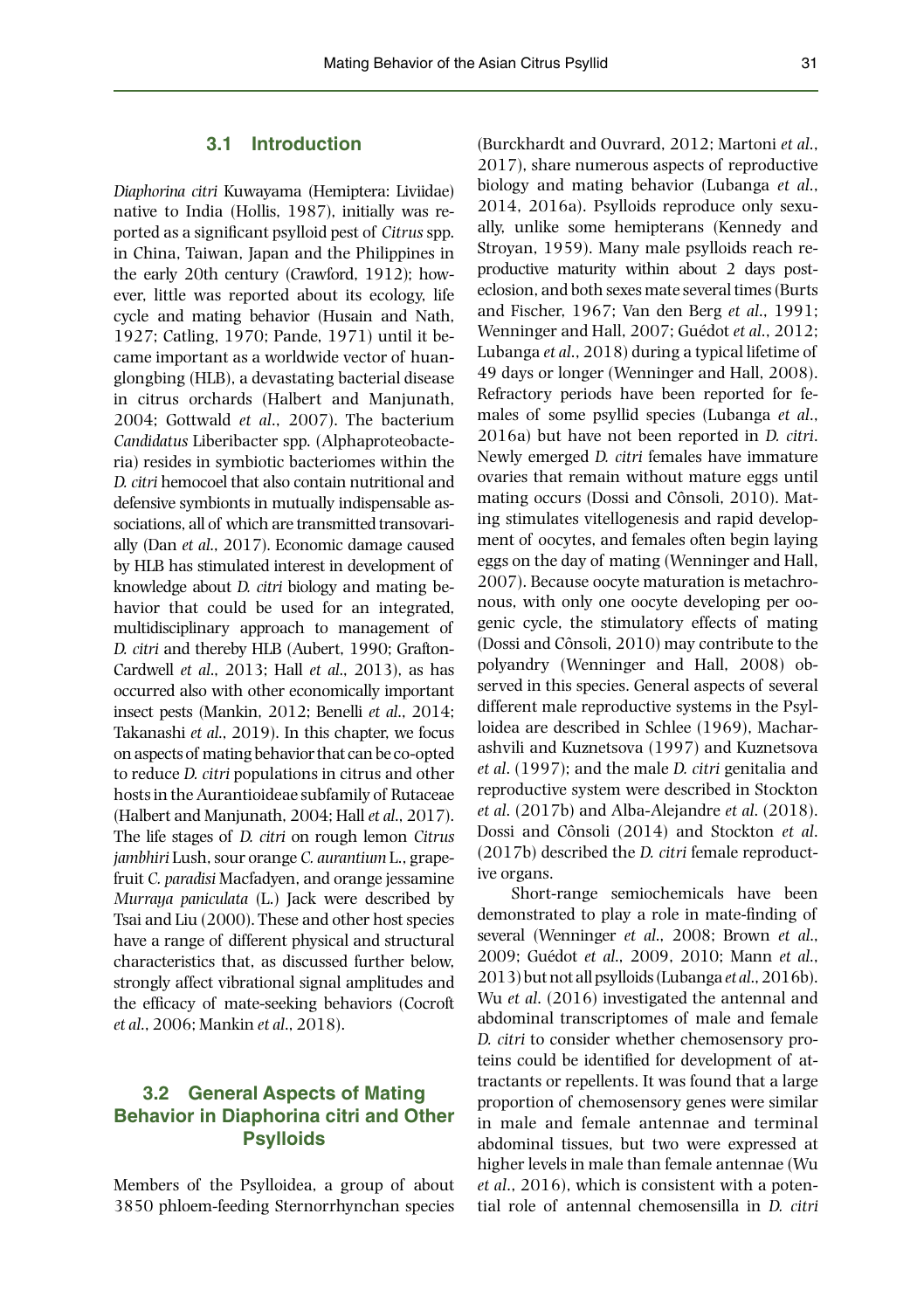mate-finding or species identification (Onagbola *et al*., 2008).

In addition, substrate-borne vibrational communication is an important mechanism for mate location in many psylloids (Ossiannilsson, 1950; Virant-Doberlet and Čokl, 2004; Tishechkin, 2005; Percy *et al*., 2006; Lubanga *et al*., 2014, 2016b; Eben *et al*., 2015; Liao and Yang, 2015, 2017; Liao *et al*., 2016), as well as other Hemiptera (Cocroft and Rodríguez, 2005) including the Auchenorrhyncha (Percy and Day, 2005) and the Cicadellidae (Gordon *et al*., 2017). The capability to detect and produce vibrations is essentially ubiquitous in terrestrial invertebrates, which attests to the importance of vibrational cues for reproduction and predator avoidance (Cocroft and Rodríguez, 2005; Pollack, 2017; Takanashi *et al*., 2019). In many Hemiptera, sexual communication involves a duet, in which a searching male will call and a sedentary female will reply, which facilitates searching behavior as well as mate recognition (Bailey 2003; Derlink *et al*., 2014).

Unlike in air, a relatively uniform substrate, the physically non-uniform characteristics of the interiors and interfaces within plant structures strongly affect propagation of vibrations from their sources to the sensing insect (Michelsen *et al*., 1982). Reflections from surface edges, frequencydependent attenuation and background noise make it difficult to locate or estimate the distance to a vibration source precisely (Michelson *et al*., 1982; Mankin *et al*., 2011, 2018; Dent, 2017; Gordon *et al*., 2019). In addition, the small size of *D. citri* (and many other psylloids) as well as frequency-dependent attenuation observed in plant structures essentially reduces the 'active space', i.e. the maximum communication distance, of vibrational communication signals to 1–2 m (Ichikawa 1979; Michelsen *et al*., 1982; Mazzoni *et al*., 2014). Consequently, the information that vibrational communication provides is typically transmitted over only a short range.

Males of *Nezara viridula* (L.) and other large hemipteran species have been reported to use the time delay between vibrational signals that reach two different legs as a directional cue for locating the female (Čokl *et al.*, 1999). The distances between the legs of psylloids, however, may be too small to use this delay effectively in search behavior (Tishechkin, 2007). Virant-Doberlet and Čokl (2004) suggested that even small insects can stretch their legs between branches at bifurcations, thereby increasing the time delay, which could provide directional cues at bifurcation points. Nevertheless, background noise from wind or other loud sound or vibration sources masks the weak signals produced by small insects and interferes with precise identification of the direction of a replying female psyllid (Tishechkin, 2013). To accommodate directional uncertainties and signal masking, many hemipterans augment their searching behavior with a 'call-fly' strategy under which a searching male produces substrate-borne vibrational calls spontaneously when it first lands on a host plant and then moves upward and/or towards a receptive female who has produced a duetting reply in response to his call (Hunt and Nault, 1991). Such a strategy is beneficial when the females aggregate towards the upper perimeter of the plant, as is discussed in Section 3.4 below.

## **3.3 Substrate-borne Communication in** *Diaphorina citri*

Substrate-borne communications associated with mating behavior of virgin male and female ACP, 5–7 days post-eclosion, were characterized by Wenninger *et al*. (2009a). Males and females both produce low-amplitude vibrational signals, 140–700 ms in duration, by extending and flapping their wings rapidly while holding on to the substrate with their legs, as in many other psylloids (Tishechkin, 1989, 2005). The signal then is transmitted through the legs to the substrate and connected structures. The communication signal spectral frequencies are harmonics of the 170–250 Hz wingbeat frequency (i.e. the fundamental frequency) (Mankin *et al*., 2016), which is negatively correlated with body mass (Wenninger *et al*., 2009a). ACP production of sounds consisting of wingbeat fundamental and harmonic frequencies is similar to that observed in many flying insects such as mosquitoes and bumblebees, the aerodynamics of which are described in Bae and Moon (2008). Due to its small size, ACP produces only faint sounds and the signal is carried primarily through vibrations transmitted through the leaf or twig surfaces (Michelsen *et al*., 1982), which have signal attenuation and other structural characteristics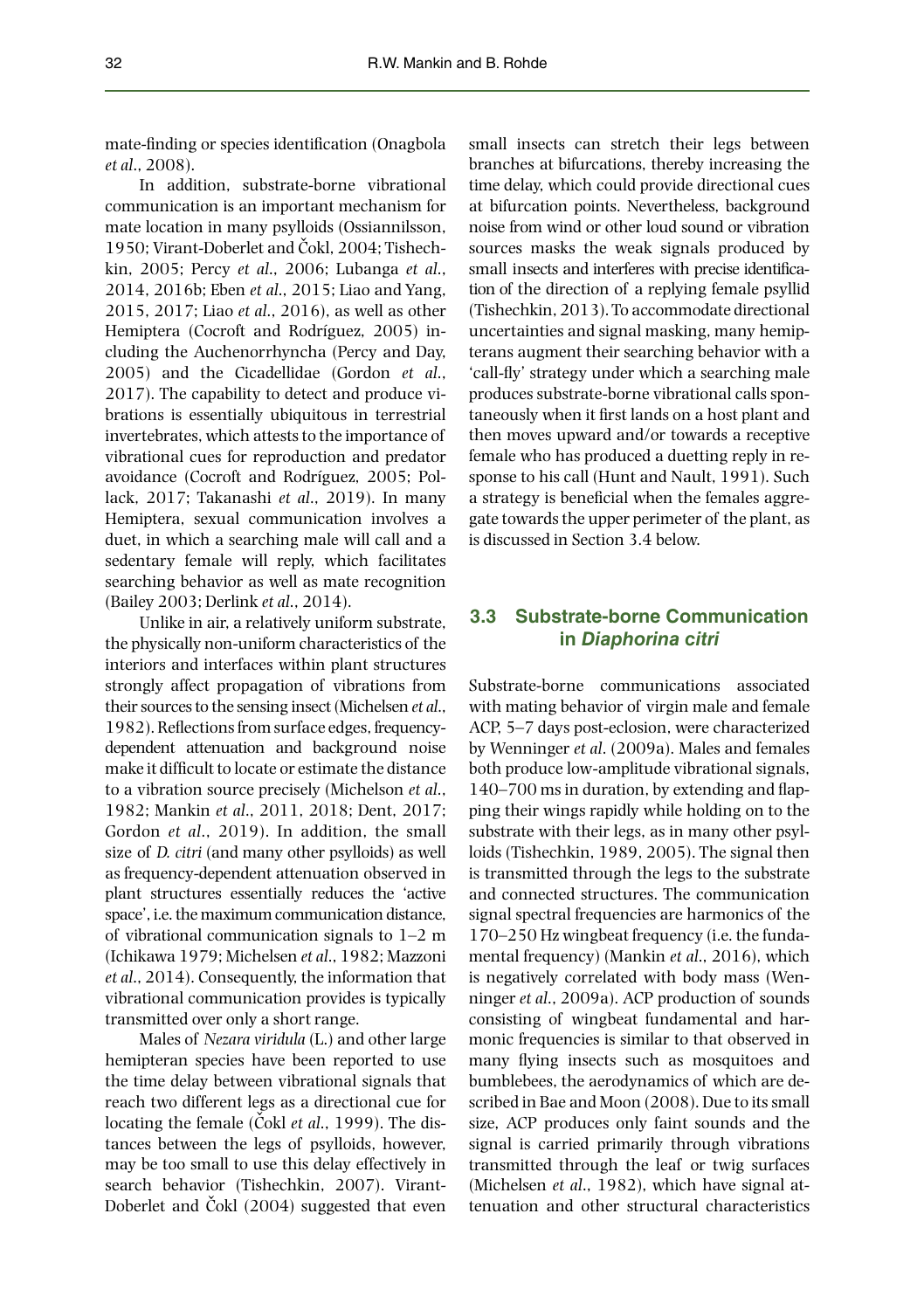that vary considerably among the different plants that are ACP hosts (Mazzoni *et al*., 2014; Ebert *et al*., 2018). Several other psylloids have rows of teeth on the axillary cords of the wing mesoscutellum and metascutellum which can serve as a stridulatory organ for sound production (Heslop-Harrison, 1960; Taylor, 1985a; Liao *et al*., 2019). However, stridulatory organs usually produce chirps with high-amplitude fundamental frequencies and weak harmonics (e.g. Mankin *et al*., 2009; Grant *et al*., 2014) caused by the friction of the pars stridens scraping over the plectrum. Because such spectral patterns are not observed in its signals (Mankin *et al*., 2016), ACP possibly uses only wing-flapping and not stridulation as a sound-production mechanism.

ACP searching and mating activity on citrus occurs primarily on new leaf flush between 10:00 am and 3:00 pm (Wenninger and Hall, 2007). As with *Cacopsylla pyri* (L.) (Eben *et al*., 2015), male *D. citri* usually produce calls spontaneously within about 15 min after landing on a host plant, except during extreme changes in weather or barometric pressure (Zagvazdina *et al*., 2015). Receptive females produce a duetting reply within  $0.95 \pm 0.09$  s (mean  $\pm$  standard error) after the male call (Wenninger *et al*., 2009a). The female remains sedentary while the male moves intermittently towards the female. Durations of male calls range from approximately 148 to 544 ms, and female replies from 331 to 680 ms (Wenninger *et al*., 2009a). After detecting a female reply, a male that has begun searching on a leaf or branch of a citrus tree typically moves in the direction of the reply for a few seconds until it reaches a bifurcation or other visually identifiable transition point. There it pauses, calls again, and then continues or returns back along the original path. Males call intermittently during the duetting bouts, with an interval of  $9 \pm 1.4$  s between calls (Lujo *et al*., 2016).

Typical movement speeds of males involved in searching behavior are > 9 mm/min (Zagvazdina *et al*., 2015). Several instances of reciprocating behavior may occur before the male finds the female or ceases searching. Lujo *et al*. (2016) reported that, in 17 mating tests on small citrus trees, a male placed on a separate branch from a female searched for  $15.9 \pm 2.4$  min before finding the female. An example of a 45 s section of a duetting bout recorded from a small tree in an anechoic chamber is shown in Fig. 3.1.

It should be noted that only virgin *D. citri* males and females were tested in the Mankin *et al*. (2013), Rohde *et al*. (2013), Lujo *et al*. (2016), and Hartman *et al*. (2017) studies, and there is evidence that males learn female-produced olfactory cues and associated environmental odors



**Fig. 3.1.** A 45 s period of a *D. citri* duetting bout recorded on a small tree in an anechoic chamber. Solid oval (Mc) designates male call; dashed oval (Fr) designates female reply.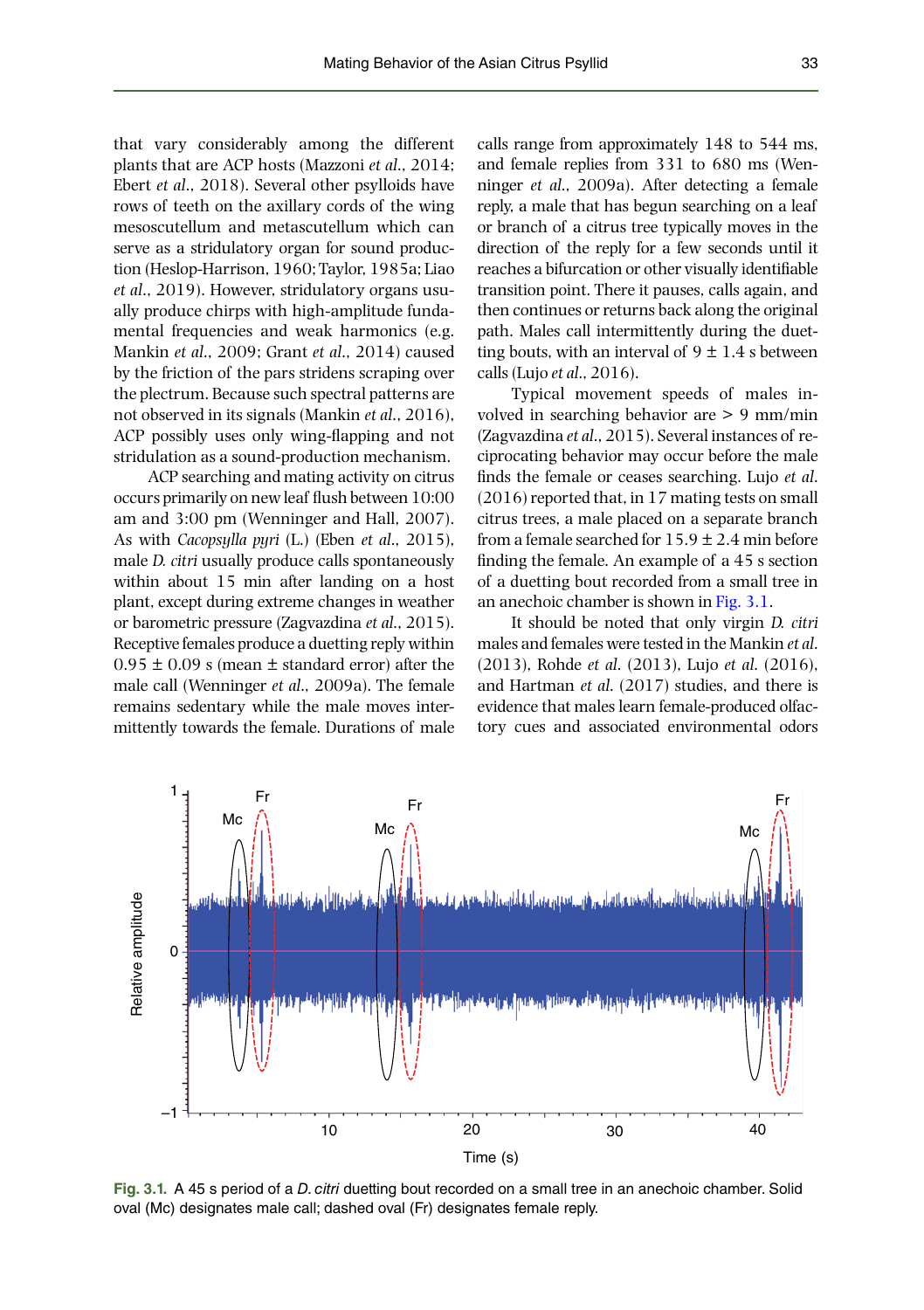during their first mating encounter and subsequently are attracted to such odors (Stockton *et al*., 2017a). Similar learning responses have been observed in mice (Remedios *et al*., 2017). Previously mated *D. citri* males may be more responsive than virgins to female odor and associated environmental odor cues, as well as to vibrational reply cues when searching for females. In addition, there is evidence that females can learn cues associating male color with subsequent reproductive success and thereby increase fecundity (Stockton *et al*., 2017b). Learning may be particularly beneficial (Dukas *et al*., 2006) when multiple movement biases or other factors result in aggregations with high encounter rates between males and females, the topic of the next section. There is evidence that male cuticular hydrocarbons, including dodecanoic acid (Mann *et al*., 2013), degradation products of citrus volatiles (George *et al*., 2016; Lapointe *et al*., 2016; Zanardi *et al*., 2018), and combinations of yellow, green and ultraviolet light (Paris *et al*., 2017a, b) may serve as significant cues in male searches for mates and host plants, as well as in female searches for host plants.

Once the male finds the female, he moves to her side with their heads pointing in the same direction, similarly as in *Trioza erytreae* (Del Guercio) (Van Den Berg *et al*., 1991). If she is receptive, he holds on to her abdomen with his nearest legs, bending his upward-pointing genital segment down to meet the opening of the female segment, while supporting himself on the substrate with his remaining legs, and begins copulation (Husain and Nath, 1927). They copulate while the male holds the female with legs on one side of his body and supports himself on the plant with his remaining legs (Husain and Nath, 1927). The mean duration in copula has been measured as  $48.3 \pm 8.4$  min, ranging from 15.2 min to 98 min (Wenninger and Hall, 2007). The female usually begins ovipositing on the day of mating (Wenninger and Hall, 2007) and may lay up to 800 eggs over a lifetime of 2 months (Husain and Nath, 1927).

It has not been established whether differences among the temporal or spectral components of female replies affect ACP male mating preference although preference has been observed in fulgorid males (Mazzoni *et al*., 2015). It may be relevant, however, that ACP females infected with the *C*Las pathogen are more fecund and therefore have greater reproductive fitness than uninfected females, which may facilitate the spread of HLB (Pelz-Stelinski and Killiny, 2016). It is not known whether mating behavior itself is affected by *C*Las infection but increased fecundity could result from multiple matings with high-fertility partners, from changes in hormonal regulation of immune function and metabolic allocation (Harshman and Zera, 2007) or from increased movement leading the female to healthier flush (Martini *et al*., 2015).

In addition, there are numerous abiotic factors that could interfere with different aspects of communication, physical activity or physiological processes associated with mating behavior. These include weather extremes and barometric pressure extremes (Zagvazdina *et al*., 2015; Martini and Stelinski, 2017; Udell *et al*., 2017; Martini *et al*., 2018), high altitude (Jenkins *et al*., 2015) and high levels of wind and other interfering vibrational background noise (Tishechkin, 2013).

## **3.4 Movement Bias towards Light and Flush: Impacts on Mating Behavior**

As with many psylloids, *D. citri* females and males exhibit phototaxis, both when flying (Sétamou *et al*., 2011; Anco and Gottwald, 2015; Paris *et al*., 2015) and walking (Pregmon *et al*., 2016; Paris *et al*., 2017a). They are attracted to green and yellow colors (Paris *et al*., 2015); yellow colors are known to induce settling of many hemipteran herbivores on host plants (Döring, 2014). There is evidence that citrus tree volatiles play a role in attraction to the host (Wenninger *et al*., 2009b). In addition, *D. citri* are attracted to new leaf flush (Catling, 1970; Hall and Albrigo, 2007; Patt and Sétamou, 2010; Sule *et al*., 2012; Sétamou *et al*., 2016; Hall and Hentz, 2016, Stelinski, 2019) on which eggs are laid and nymphs develop. Nutrient availability (Steinbauer, 2013), ability to easily probe the thinner structure of citrus leaf veins in young flush (Ammar *et al*., 2013) and phagostimulants (George *et al*., 2016; Lapointe *et al*. 2016) may play a role in such attraction. Oviposition cues detected by sensilla on the legs and female ovipositor also may play a role in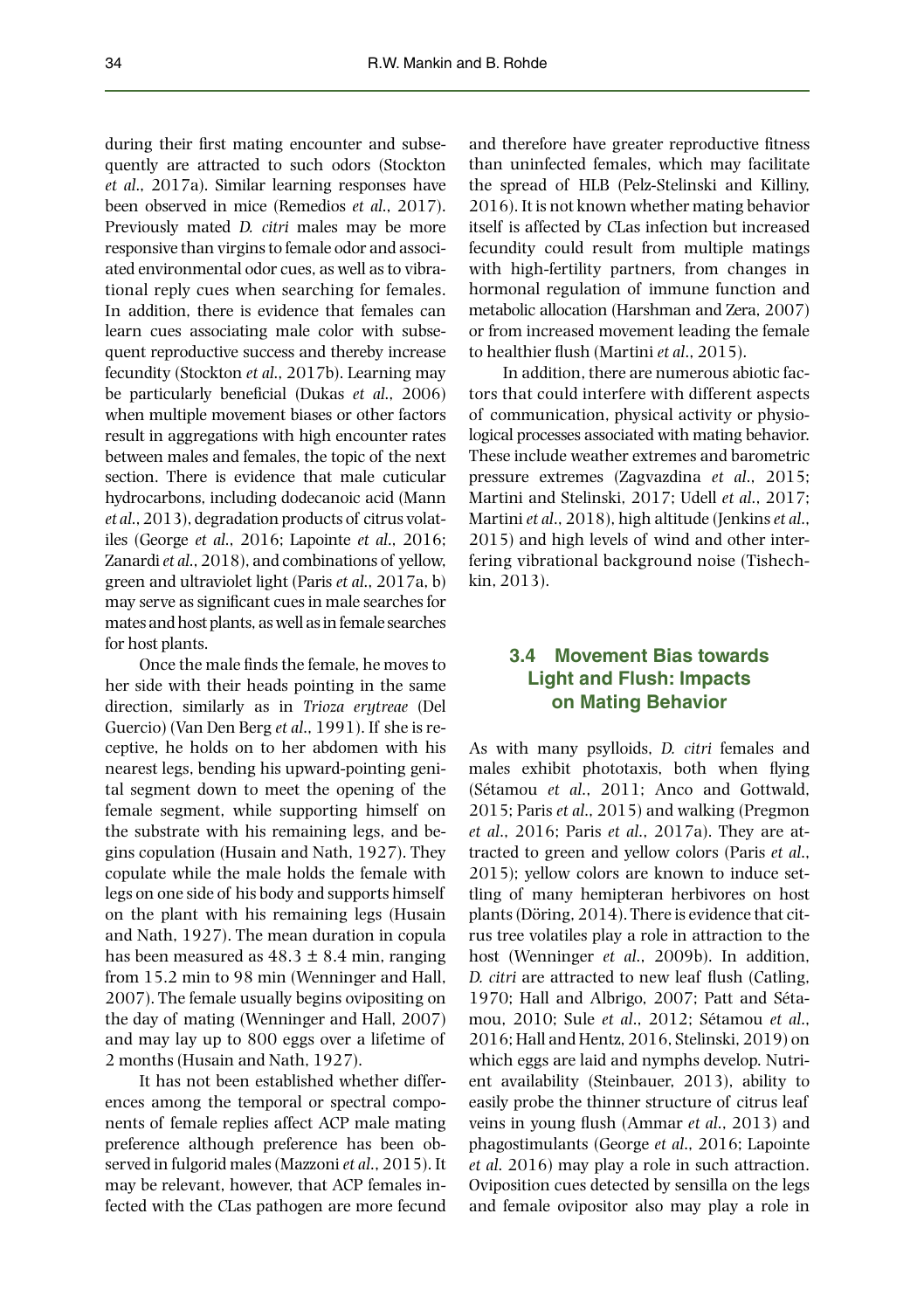flush attraction (Zhang *et al*., 2019). Such movement biases can result in both-sex aggregations on upper canopies (Soemargono *et al*., 2008), border trees (Sétamou and Bartels, 2015) and flush (Tsai *et al*., 2000; Sétamou *et al*., 2008; Hall *et al*., 2015). Aggregation and social behaviors also have been documented in numerous other hemipterans (e.g. Kennedy *et al*., 1967; Way and Cammell, 1970; Lin, 2006). The occurrence of aggregations may reduce predation, partly by increased tending by ants (e.g. Navarrete *et al*., 2013) which would lead to more rapid increases of *D. citri* populations.

Given that the volume of upper-canopy flush is generally only a fraction of the volume of the complete canopy, mate-seeking males that move towards light and flush will, on average, have less distance to cover in searching for a female than males that search at random. Consequently, such biases are reproductively advantageous. Likewise, when the density of nymphs and adults increases to levels that reduce flush healthiness, it is reproductively advantageous to migrate to areas with lower ACP populations (Martini *et al*., 2015; Martini and Stelinski, 2017), as has been observed frequently in auchenorrhynchans (Taylor, 1985b).

A relatively unstudied impact of ACP aggregations is whether the presence of nearby conspecifics of both sexes may affect mating behavior. Until now, social interactions involving vibroacoustic communication have been studied primarily in social insects (Hunt and Richard, 2013) but interactions also have been documented in Delphacidae (Ott, 1994) and Cicadellidae (Hunt and Morton, 2001), and acoustic interactions are well documented in mating swarms of mosquitoes and midges (Mankin, 2012; Simões *et al*., 2016; Jakhete *et al*., 2017). Recordings from *D. citri* in infested orchard trees (Mankin *et al*., 2016) as well as in greenhouse trees with *D. citri* maintained for behavioral bioassays (Paris *et al*., 2013, and unpublished), suggest that social interactions in which multiple males and females take part in duets occur frequently in aggregations during the time of day when mating typically occurs, an example of which is shown in Fig. 3.2. The notable differences in the amplitudes and fundamental frequencies of the signals in Fig. 3.2 suggest that two different males and three different females had participated in the duets. Unpublished studies suggest that the duetting frequency per number of aggregated individuals decreases relative to the



**Fig. 3.2.** A 6 s period of duetting recorded from a tree in a *D. citri* colony reared for behavioral bioassays: solid ovals, M1-c and M2-c, indicate male calls; dashed ovals, F1-r, F2-r, and F3-r, indicate female replies. Differences in the amplitudes and fundamental frequencies of the signals suggest that two male calls and three female replies were produced by different individuals.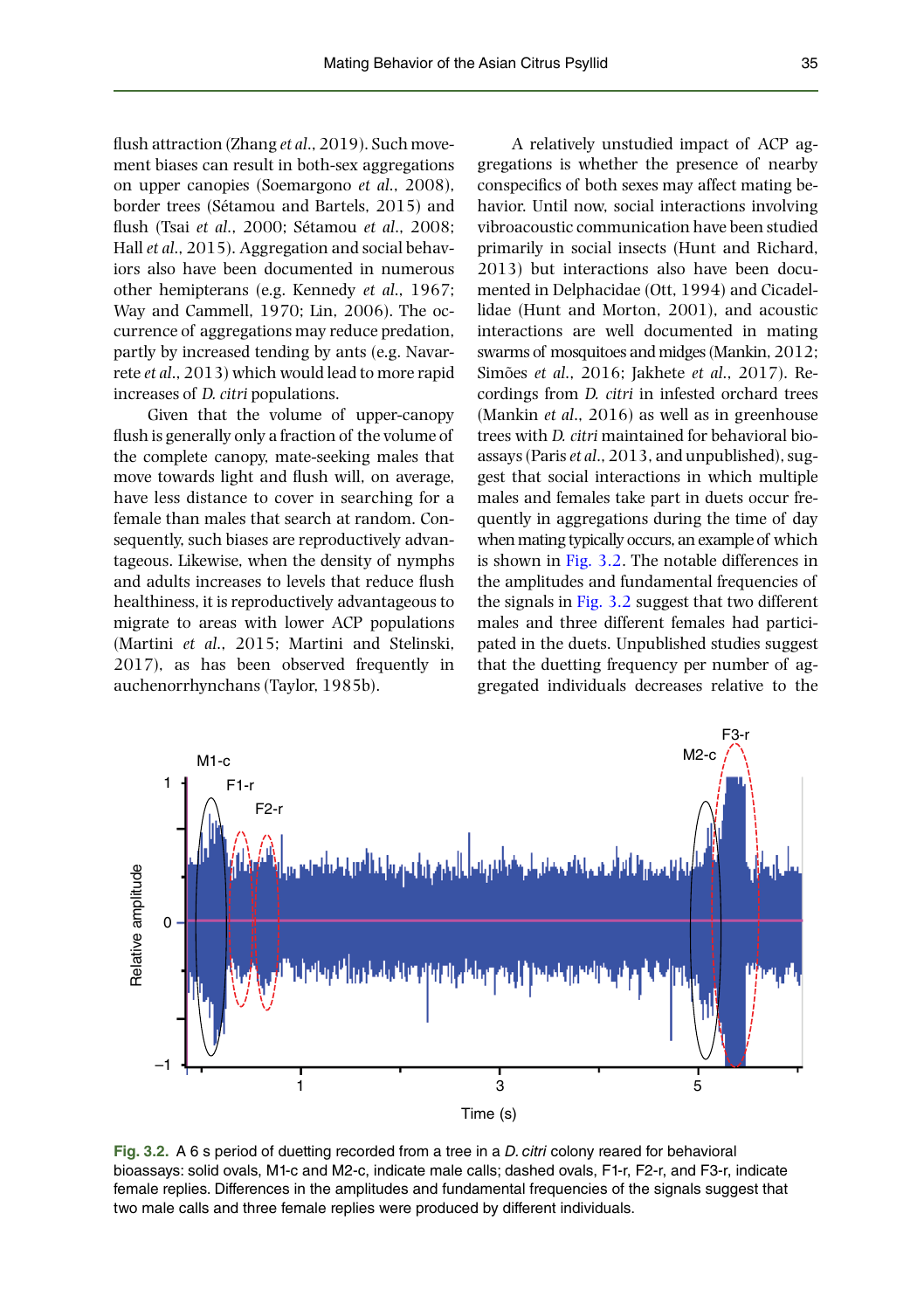duetting frequency of isolated pairs, possibly because males can locate females in the aggregation readily by random movement without calling. Also, it has been observed that previously mated ACP males are less likely than virgin males to begin calling spontaneously (Wenninger *et al*., 2009a), which may reduce the rate of calling in aggregations.

## **3.5 Potential for Mimicking or Interfering with Vibrational Communication Signals to Trap Males or Disrupt Mating**

Soon after *D. citri* vibrational signals were first characterized in 2009, interest developed in the possibility of devices that mimicked the female reply signal to attract and capture males or disrupt mating. An understanding of *D. citri* population densities and spatial distributions in citrus groves is important for development and timing of management decisions (Sétamou *et al*., 2008), but commonly used stem-tap and sweep-net sampling methods (Hall *et al*., 2013; Monzo *et al*., 2015) have limited efficiency at low population densities, and sampling with yellow sticky traps is costly and requires a relatively large time commitment (Hall and Hentz, 2010; Hall *et al*., 2010; Monzo *et al*., 2015). Mating disruption seemed feasible, having been demonstrated previously by Saxena and Kumar (1980) on cotton leafhopper *Amrasca devastans* Dist. and rice brown planthopper *Nilaparvata lugens* Stål. Disruption of substrate-based communication is a natural competitive practice in the leafhopper *Scaphoideus titanus* Ball (Mazzoni *et al*., 2009). Therefore, a series of investigations was conducted to develop methods to trap and/or disrupt *D. citri* mating behavior.

Initially, recordings of duets (Rohde *et al*., 2013) as well as synthetic mimics (Mankin *et al*., 2013) were bioassayed for their potential to elicit female replies and male searching behavior in citrus trees. The bioassays demonstrated that males were attracted to the recorded replies as well as to synthetic mimics in which three or more harmonics of the fundamental frequency were present (Mankin *et al*., 2016). Such knowledge of the spectral and temporal patterns needed for *D. citri* species recognition and male attraction thereafter led to development of prototype signal-mimicking devices that disrupted mating (Lujo *et al*., 2016) and attracted male *D. citri* to traps (Mankin *et al*., 2016; Hartman *et al*., 2017).

A potentially useful result of the male *D. citri* trapping study (Hartman *et al*., 2017) was that males were found to be variably responsive to searching cues. Also, Zagvazdina *et al*. (2015) had previously reported variability in male searching behavior, demonstrating that changes in barometric pressure affected the proportions of males who moved either > 9 mm/min or < 9 mm/min towards the synthetic female reply from the prototype device. Similarly, variability in courtship behaviors of male *D. citri* was observed by Stockton *et al*. (2017b). A better understanding of such variability can help guide additional efforts to co-opt mating behavior for integrated pest management applications.

Mating disruption has been demonstrated in several different hemipterans since the initiation of studies with *D. citri*. Mating disruption of *S. titanus* (Eriksson *et al*., 2012) and *Homalodisca vitripennis* (Germar) has been accomplished in vineyards (Gordon *et al*., 2017; Krugner and Gordon, 2018). There is potential to disrupt mating in *Halyomorpha halys* (Stål), given that males have been attracted to synthetically produced signals (Mazzoni *et al*., 2017). Field testing and device improvements coupled with experimentation to identify the best locations from which to deploy such devices ultimately may result in *D. citri* being one of the first insects for which the co-opting of vibrational communication becomes an important component of an integrated pest management program. Knowledge of *D. citri* movement biases enables pest managers to increase the efficiency of vibrational traps and mating disruption devices by operating them near potential sites of aggregation.

It should be noted also that a potent modulator of transient receptor potential channels in insect chordotonal organs has been developed recently (Kandasamy *et al*., 2017) to which *D. citri* has been demonstrated to be susceptible (Chen *et al*., 2018). Given the importance of vibration sensing in *D. citri* courtship, insecticides that target chordotonal organ function, reducing the perception of vibrational signals, are likely to have strong negative impacts on *D. citri* mating behavior at sublethal dosages.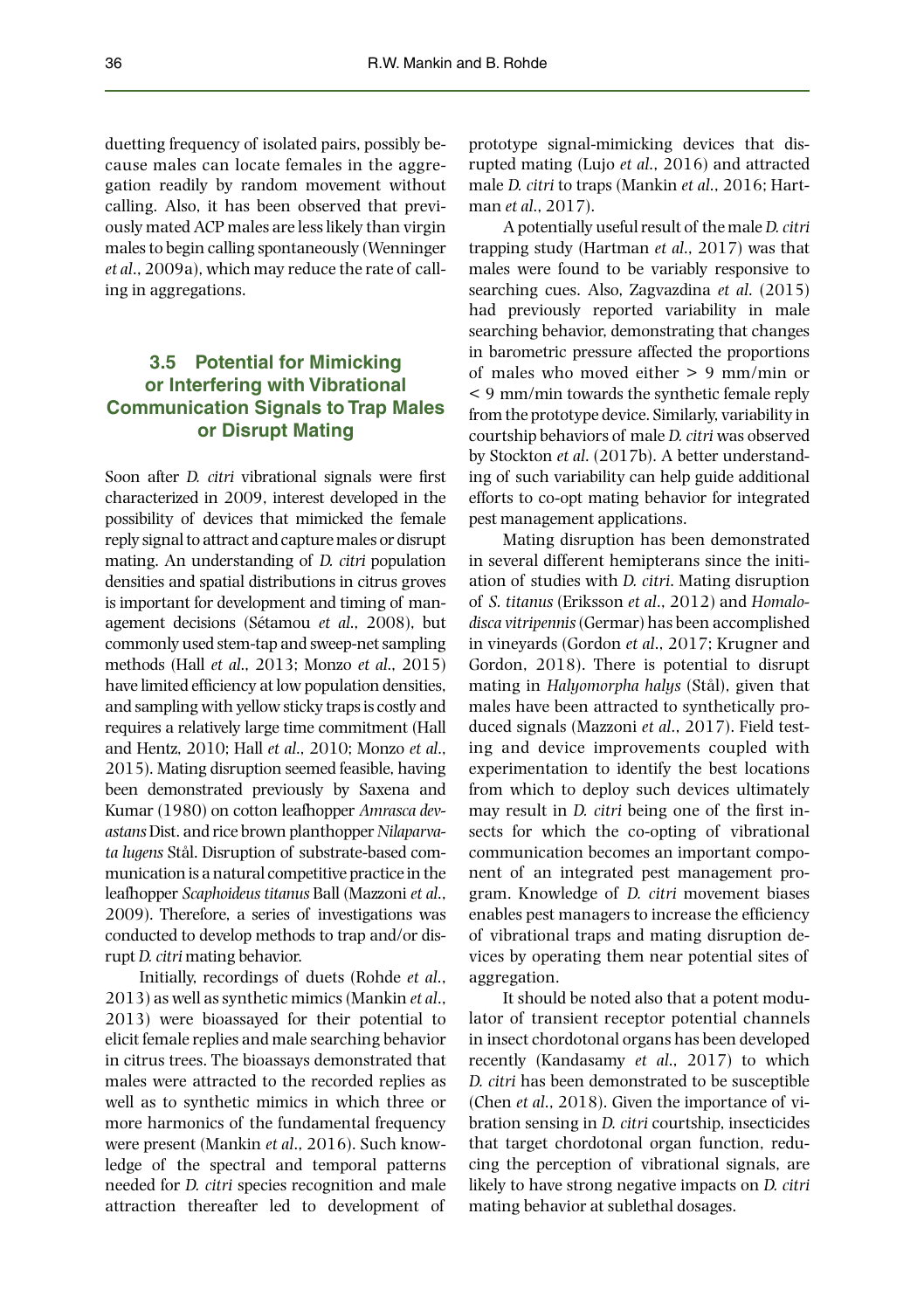#### **Acknowledgments**

Funds for this research were provided by the Florida Citrus Research and Development Fund and National Science Foundation Graduate Research Fellowship DGE-1315138. Mention of a trademark or proprietary product is solely for the purpose of providing specific information and does not constitute a guarantee or warranty of the product by the US Department of Agriculture and does not imply its approval to the exclusion of other products that may also be suitable. The USDA is an equal opportunity employer.

#### **References**

- Alba-Alejandre, I., Hunter, W.B. and Alba-Tercedor, J. (2018) Micro-CT study of male genitalia with reproductive system of the Asian citrus psyllid, *Diaphorina citri* Kuwayama, 1908 (Insecta: Hemiptera, Liviidae). *PLOS ONE* 13, e202234.
- Ammar, E.-D., Hall, D.G. and Shatters, R.G. Jr (2013) Stylet morphometrics and citrus leaf vein structure in relation to feeding behavior of the Asian citrus psyllid *Diaphorina citri*, vector of citrus huanglongbing bacterium. *PLOS ONE* 8, e59914.
- Anco, D.J. and Gottwald, T.R. (2015) Within orchard edge effects of the azimuth of the sun on *Diaphorina citri* adults in mature orchards. *Journal of Citrus Pathology* 2(1), 1–9.
- Arp, A.P., Martini, X. and Pelz-Stelinski, K.S. (2017) Innate immune system capabilities of the Asian citrus psyllid, *Diaphorina citri*. *Journal of Invertebrate Pathology* 148, 94–101.
- Aubert, B. (1990) Integrated activities for the control of huanglunbing-greening and its vector *Diaphorina citri* Kuwayama in Asia. In: Aubert, B., Tontyaporn, S. and Buangsuwon, D. (eds) *Proceedings of the 4th International Asia Pacific Conference on Citrus Rehabilitation*. FAO-UNDP RAS, Chiang Mai, Thailand, pp. 133–144.
- Bae, Y. and Moon, Y.J. (2008) Aerodynamic sound generation of flapping wings. *Journal of the Acoustical Society of America* 124, 72–81.
- Bailey, W.J. (2003) Insect duets: underlying mechanism and their evolution. *Physiological Entomology* 28, 157–174.
- Benelli, G., Daane, K.M., Canale, A., Niu, C.-Y., Messing, R.H. and Vargas, R.L. (2014) Sexual communication and related behaviors in Tephritidae: current knowledge and potential applications for integrated pest management. *Journal of Pest Science* 87, 385–405.
- Brown, R.L., Landolt, P.J., Horton, D.R. and Zack, R.S. (2009) Attraction of *Cacopsylla pyricola* (Hemiptera: Psyllidae) to female psylla in pear orchards. *Environmental Entomology* 38, 815–822.
- Burckhardt, D. and Ouvrard, D. (2012) A revised classification of the jumping plant-lice (Hemiptera: Psylloidea). *Zootaxa* 3509, 1–34.
- Burts, E.C. and Fischer, W.R. (1967) Mating behavior, egg production, and egg fertility in the pear psylla. *Journal of Economic Entomology* 60, 12297–13000.
- Catling, H.D. (1970) Distribution of the psyllid vectors of citrus greening disease with notes on the biology and bionomics of *Diaphorina citri*. *Food and Agriculture Organization Plant Protection Bulletin* 18, 8–15.
- Chen, X.D., Ashfaq, M. and Stelinski, L.L. (2018) Susceptibility of Asian citrus psyllid, *Diaphorina citri* (Hemiptera: Liviidae) to the insecticide afidopyropen: a new and potent modulator of insect transient receptor potential channels. *Applied Entomology and Zoology* 53, 453–461.
- Cocroft, R.B. and Rodríguez, R.L. (2005) The behavioral ecology of insect vibrational communication. *Bio-Science* 55, 323–334.
- Cocroft, R.B., Shugart, H.J., Konrad, K.T. and Tibbs, K. (2006) Variation in plant substrates and its consequences for insect vibrational communication. *Ethology* 112, 779–789.
- Č okl, A., Virant-Doberlet, M. and McDowell, A. (1999) Vibrational directionality in the southern green stink bug, *Nezara viridula* (L.), is mediated by female song. *Animal Behavior* 58, 1277–1283.
- Č okl, A., Virant-Doberlet, M. and Zorovic, M. (2006) Sense organs involved in the vibratory communication of bugs. In: Drosopoulos, S. and Claridge, M.F. (eds) *Insect Sounds and Communication: Physiology, Behavior, Ecology and Evolution*. Taylor & Francis, Boca Raton, Florida, pp. 71–80.
- Crawford, D.L. (1912) *Euphalorus citri* Kuw. *Records of the Indian Museum Part* 7 5, 424–425.
- Dan, H., Ikeda, N., Fujikami, M. and Nakabachi, A. (2017) Behavior of bacteriomes symbionts during transovarial transmission and development of the Asian citrus psyllid. *PLOS ONE* 12, e0189779.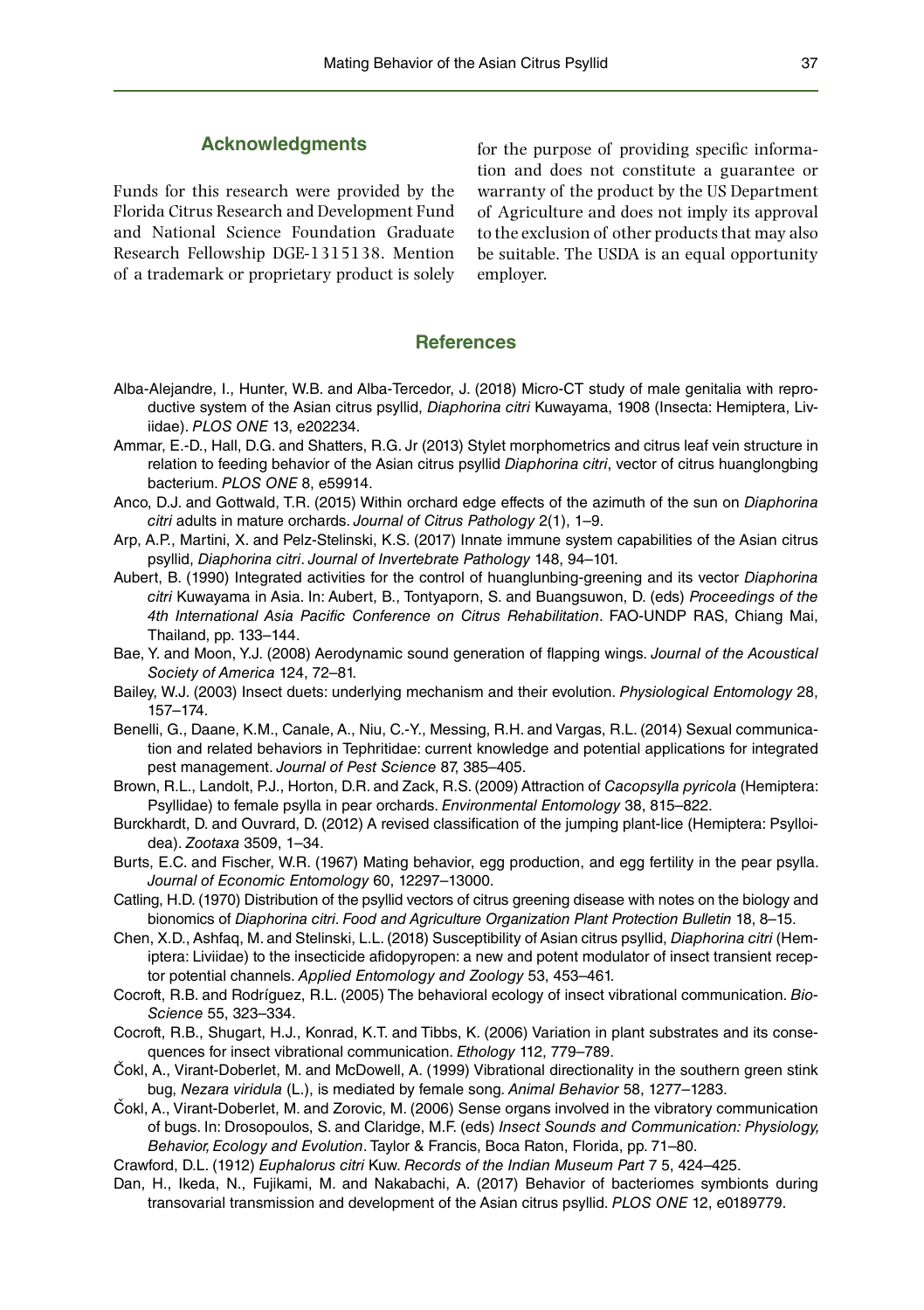Dent, M. (2017) Animal psychoacoustics. *Acoustics Today* 13(3), 19–26.

- Derlink, M., Pavlovčič, P., Stewart, A.J.A. and Virant-Doberlet, M. (2014) Mate recognition in duetting species: the role of male and female vibrational signals. *Animal Behavior* 90, 181–193.
- Döring, T.F. (2014) How aphids find their host plants, and how they don't. *Annals of Applied Biology* 165, 3–26. Dossi, F.C.A. and Cônsoli, F.L. (2010) Ovarian development and analysis of mating effects on ovary maturation of *Diaphorina citri* Kuwayama (Hemiptera: Psyllidae). *Neotropical Entomology* 39, 414–410.
- Dossi, F.C.A. and Cônsoli, F.L. (2014) Gross morphology and ultrastructure of the female reproductive system of *Diaphorina citri* (Hemiptera: Liviidae). *Zoologia* 31, 162–169.
- Dukas, R., Clark, C.W. and Abbott, K. (2006) Courtship strategies of male insects: when is learning advantageous? *Animal Behavior* 72, 1395–1404.
- Eben, A., Mühlethaler, R., Gross, J. and Hoch, H. (2015) First evidence of acoustic communication in the pear psyllid *Cacopsylla pyri* L. (Hemiptera: Psyllidae). *Journal of Pest Science* 88, 87–95.
- Ebert, T.A., Backus, E.A., Shugart, H.J. and Rogers M.E. (2018) Behavioral plasticity in probing by *Diaphorina citri* (Hemiptera, Liviidae): ingestion from phloem versus xylem is influenced by leaf age and surface. *Journal of Insect Behavior* 31, 119–137.
- Eriksson, A., Anfora, G., Lucchi, A., Lanzo, F., Virant-Doberlet, M. and Mazzoni, V. (2012) Exploitation of insect vibrational signals reveals a new method of pest management. *PLOS ONE* 7, e32954.
- George, J., Robbins, P.S., Alessandro, R.T., Stelinski, L.L. and Lapointe, S.L. (2016) Formic and acetic acids in degradation products of plant volatiles elicit olfactory and behavioral responses from an insect vector. *Chemical Senses* 41, 325–338.
- Gordon, S.D., Sandoval, N., Mazzoni, V. and Krugner, R. (2017) Mating interference of glassy-winged sharpshooters, *Homalodisca vitripennis*. *Experimentalis et Applicata* 164, 27–34.
- Gordon, S.D., Tiller, B., Windmill, J.F.C., Krugner, R. and Narins, P.M. (2019) Transmission of the frequency components of the vibrational signal of the glassy-winged sharpshooter, *Homalodisca vitripennis*, within and between grapevines. *Journal of Comparative Physiology A: Neuroethology, sensory, neural, and behavioral physiology* 205(5), 783–791. doi: 10.1007/s00359-019-01366-w.
- Gottwald, T., Da Graça, J.V. and Bassanezi, R.B. (2007) Citrus Huanglongbing: the pathogen and its impact. *Plant Health Progress* 6. doi: 10.1094/PHP-2007-0906-01-RV.
- Grafton-Cardwell, E.E., Stelinski, L.L. and Stansly, P.A. (2013) Biology and management of Asian citrus psyllid, vector of the Huanglongbing pathogens. *Annual Review of Entomology* 58, 413–432.
- Grant, P.B.C., Roets, F. and Samways, M.J. (2014) Sound characterization and structure of the stridulatory organ in *Gonogenia tabida* (Coleoptera; Carabidae). *Bioacoustics* 23, 209–217.
- Guédot, C., Millar, J.G., Horton, D.R. and Landolt, P.J. (2009) Identification of a sex attractant for male winterform pear psylla, *Cacopsylla pyricola*. *Journal of Chemical Ecology* 35, 1437–1447.
- Guédot, C., Horton, D.R. and Landolt, P.J. (2010) Sex attraction in *Bactericera cockerelli* (Hemiptera: Triozidae). *Environmental Entomology* 39, 1302–1308.
- Guédot, C., Horton, D.R. and Landolt P.J. (2012) Age at reproductive maturity and effect of age and time of day on sex attraction in the potato psyllid *Bactericera cockerelli*. *Insect Science* 19, 585–594.
- Halbert, S.E. and Manjunath, K.L. (2004) Asian citrus psyllid (Sternorrhyncha: Psyllidae) and greening disease of citrus: a literature review and assessment of risk in Florida. *Florida Entomologist* 87, 330–353.
- Hall, D.G. and Albrigo, L.G. (2007) Estimating the relative abundance of flush shoots in citrus with implications on monitoring insects associated with flush. *HortScience* 42, 364–368.
- Hall, D.G. and Hentz, M.G. (2010) Sticky trap and stem-tap sampling protocols for the Asian citrus psyllid (Hemiptera: Psyllidae). *Journal of Economic Entomology* 103, 541–549.
- Hall, D.G. and Hentz, M.G. (2016) An evaluation of plant genotypes for rearing Asian citrus psyllid (Hemiptera: Liviidae). *Florida Entomologist* 99, 471–481.
- Hall, D.G., Sétamou, M. and Mizell, R.F. (2010) A comparison of sticky traps for monitoring Asian citrus psyllid (*Diaphorina citri* Kuwayama). *Crop Protection* 29, 1341–1346.
- Hall, D.G., Richardson, M.L., Ammar, E.D. and Halbert, S.E. (2013) Asian citrus psyllid, *Diaphorina citri*, vector of citrus huanglongbing disease. *Entomologia Experimentalis et Applicata* 146, 207-223.
- Hall, D.G., Hentz, M.G. and Patt, J.M. (2015) Behavioral assay on Asian citrus psyllid attraction to orange jasmine. *Journal of Insect Behavior* 28, 555–568.
- Hall, D.G., Hentz, M.G. and Stover, E. (2017) Field survey of Asian citrus psyllid (Hemiptera: Liviidae) infestations associated with six cultivars of *Poncirus trifoliata* (Rutaceae). *Florida Entomologist* 100, 667–668.
- Harshman, L.G. and Zera, A.J. (2007) The cost of reproduction: the devil in the details. *Trends in Ecology and Evolution* 22, 80–86.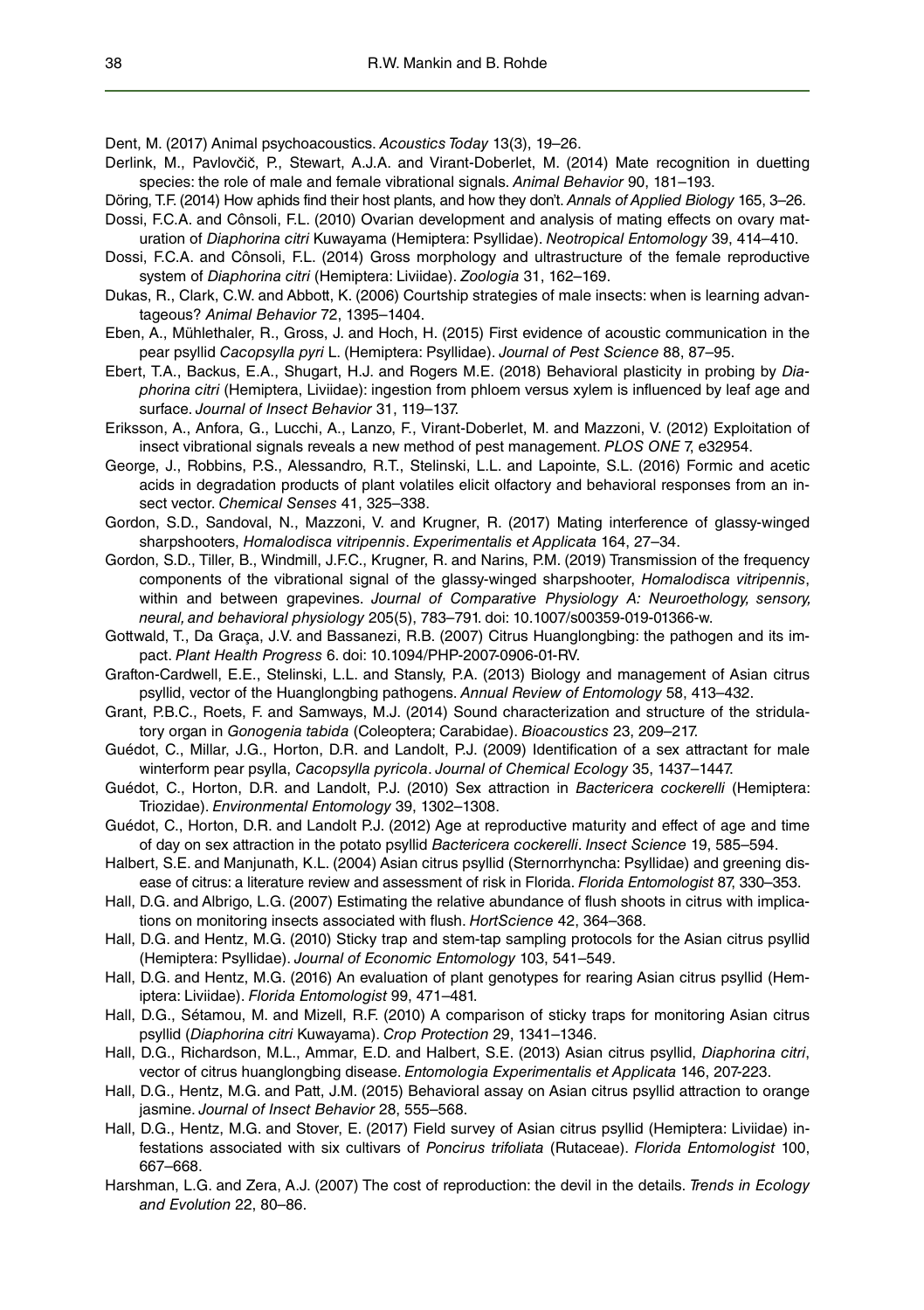- Hartman, E., Rohde, B., Lujo, S., Dixon, M., McNeill, S. and Mankin, R.W. (2017) Behavioral responses of male *Diaphorina citri* (Hemiptera: Liviidae) to mating communication signals from vibration traps in citrus (Sapindales: Rutaceae) trees. *Florida Entomologist* 100, 767–771.
- Heslop-Harrison, G. (1960) Sound production in the Homoptera with special reference to sound producing mechanisms in the Psyllidae. *Journal of Natural History* 3, 633–640.
- Hollis, D. (1987) A new citrus-feeding psyllid from the Comoro Islands, with a review of the *Diaphorina amoena* species group (Homoptera). *Systematic Entomology* 12, 47–61.
- Hunt, R.E. and Morton, T.L. (2001) Regulation of chorusing in the vibrational communication system of the leafhopper *Graminella nigrifrons*. *American Zoologist* 41, 1222–1228.
- Hunt, R.E. and Nault, L.R. (1991) Roles of interplant movement, acoustic communication, and phototaxis in mate-location of the leafhopper *Graminella nigrifrons*. *Behavioral Ecology and Sociobiology* 28, 315–320.
- Hunt, J.H. and Richard, F.-J. (2013) Intracolony vibroacoustic communication in social insects. *Insectes Sociaux* 60, 403–417.
- Husain, M.A. and Nath, D. (1927) The citrus psylla (*Diaphorina citri*, Kuw.) [Psyllidae, Homoptera]. *Memoirs of the Department of Agriculture in India, Entomological Series* 10(2), 1–27.
- Ichikawa, T. (1979) Studies on the mating behavior of four species of Auchenorrhynchous Homoptera which attack the rice plant. *Memoirs of the Faculty of Agriculture Kagawa University* 34, 1–60.
- Jakhete, S.S., Allan, S.A. and Mankin, R.W. (2017) Wingbeat frequency-sweep and visual stimuli for trapping male *Aedes aegypti* (Diptera: Culicidae). *Journal of Medical Entomology* 54, 1415–1419.
- Jenkins, D.A., Hall, D.G. and Goenaga, R. (2015) *Diaphorina citri* (Hemiptera: Liviidae) abundance in Puerto Rico declines with elevation. *Journal of Economic Entomology* 108, 252–258.
- Kandasamy, R., London, D., Stam, L., von Deyn, W., Zhao X., Salgado, V.L. and Nesterov, A. (2017) Afidopyropen: new and potent modulator of insect transient receptor potential channels. *Insect Biochemistry and Molecular Biology* 84, 32–39.
- Kavlie, R.G. and Albert, J.T. (2013) Chordotonal organs. *Current Biology* 23, R334–R335.
- Kennedy, J.S. and Stroyan, H.G.L. (1959) Biology of aphids. *Annual Review of Entomology* 4, 139–160.
- Kennedy, J.S., Crawley, L. and McLaren, A.D. (1967) Spaced out gregariousness in sycamore aphids *Drepanosiphum platanoides* (Schrank) (Hemiptera, Callaphididae): with a statistical appendix. *Journal of Animal Ecology* 36, 147–170.
- Krugner, R. and Gordon, S.D. (2018) Mating disruption of *Homalodisca vitripennis* (Germar) (Hemiptera: Cicadellidae) by playback of vibrational signals in vineyard trellis. *Pest Management Science* 74, 2013–2019.
- Kuznetsova, V.G., Nokkala, S., Maryanska-Nadachowska, A. and Macharashvili, I.D. (1997) Karyotypes, spermatogenesis, and morphology of the internal reproductive system in males of some species of psyllids (Homoptera: Psylloidea) from Georgia: II Peculiarities of the reproductive system and initial stages of spermiogenesis. *Entomological Review* 77, 21–30.
- Lapointe, S.L., Hall, D.G. and George, J. (2016) A phagostimulant blend for the Asian citrus psyllid. *Journal of Chemical Ecology* 42, 941–951.
- Liao, Y.C. and Yang, M.M. (2015) Acoustic communication of three closely related psyllid species. A case study in clarifying allied species using substrate-borne signals (Hemiptera: Psyllidae: Cacopsylla). *Annals of the Entomological Society of America* 108, 902–911.
- Liao, Y.C. and Yang, M.M. (2017) First evidence of vibrational communication in Homotomidae (Psylloidea) and comparison of substrate-borne signals of two allied species of the genus *Macrohomotoma* Kuwayama. *Journal of Insect Behavior* 30, 567–581.
- Liao, Y.C., Huang, S.S. and Yang, M.M. (2016) Substrate-borne signals, specific recognition, and plant effects on the acoustics of two allied species of *Trioza*, with the description of a new species (Psylloidea: Triozidae). *Annals of the Entomological Society of America* 109, 906–917.
- Liao, Y.C., Wu, Z.-Z. and Yang, M.M. (2019) Vibrational behavior of psyllids (Hemiptera: Psylloidea): functional morphology and mechanisms. *PLOS ONE* 14, e0215196.
- Lin, C.-P. (2006) Social behavior and life history of membracine treehoppers. *Journal of Natural History* 40, 1887–1907.
- Lubanga, U.K., Guédot, C., Percy, D.M. and Steinbauer, M.J. (2014) Semiochemical and vibrational cues and signals mediating mate finding and courtship in Psylloidea (Hemiptera): a synthesis. *Insects* 5, 577–595.
- Lubanga, U.K., Peters, R.A. and Steinbauer, M.J. (2016a) Substrate-borne vibrations of male psyllids vary with body size and age but females are indifferent. *Animal Behaviour* 120, 173–182.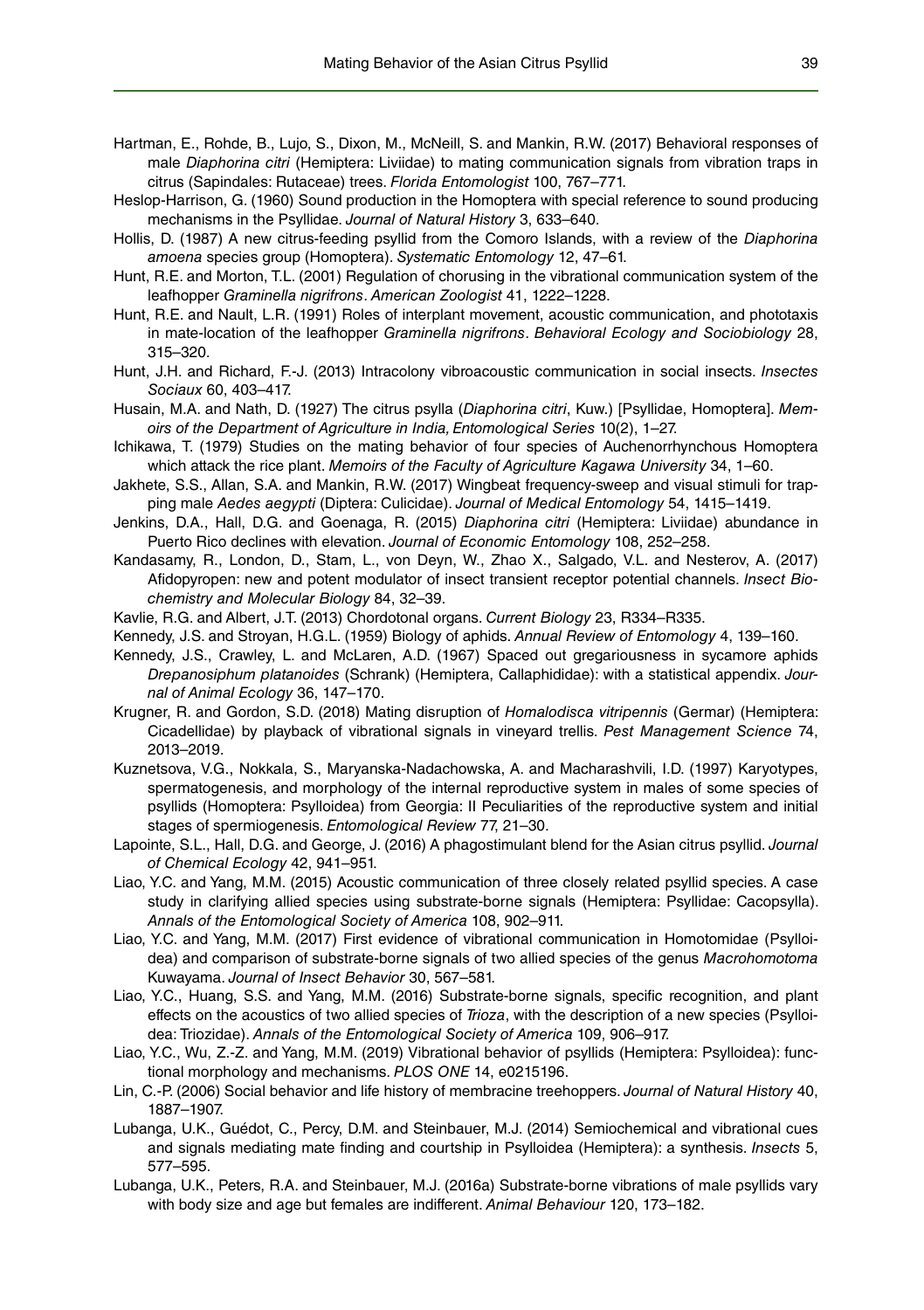- Lubanga, U.K, Drijfhout, F.P., Farnier, K. and Steinbauer, M.J. (2016b) The long and short of mate attraction in a Psylloid: do semiochemicals mediate mating in *Aacanthocnema dobsoni* Froggatt? *Journal of Chemical Ecology* 42, 163–172.
- Lubanga, U.K., Peters, R.A. and Steinbauer, M.J. (2018) Convenience polyandry and the role of lone and reciprocal calls in a psyllid. *Animal Behaviour* 145, 1–10.
- Lujo, S., Hartman, E., Norton, K., Pregmon, E., Rohde, B. and Mankin, R.W. (2016) Disrupting mating behavior of *Diaphorina citri* (Liviidae). *Journal of Economic Entomology* 109, 2373–2379.
- Macharashvili, I.D. and Kuznetsova, V.G. (1997) Karyotypes, spermatogenesis, and morphology of the internal reproductive system in males of some psyllid species (Homoptera, Psylloidea) of the fauna of Georgia: I. Karyotypes and spermatogonial meiosis. *Entomological Review* 77, 12–20.
- Mankin, R.W. (2012) Applications of acoustics in insect pest management. *CAB Reviews* 7, 001.
- Mankin, R.W., Moore, A., Samson, P.R. and Chandler, K.J. (2009) Acoustic characteristics of dynastid beetle stridulations. *Florida Entomologist* 92, 123–133.
- Mankin, R.W., Hagstrum, D.W., Smith, M.T., Roda, A.L. and Kairo, M.T.K. (2011) Perspective and promise: a century of insect acoustic detection and monitoring. *American Entomologist* 57, 30–44.
- Mankin, R.W., Rohde, B.B., McNeill, S.A., Paris, T.M., Zagvazdina, N.I. and Greenfeder, S. (2013) *Diaphorina citri* (Hemiptera: Liviidae) responses to microcontroller-buzzer communication signals of potential use in vibration traps. *Florida Entomologist* 96, 1546–1555.
- Mankin, R.W., Rohde, B.B. and McNeill, S.A. (2016) Vibrational duetting mimics to trap and disrupt mating of the devastating Asian citrus psyllid insect pest. *Proceedings of Meetings on Acoustics* 25, 010006.
- Mankin, R.W., Stanaland, D., Haseeb, M., Rohde, B., Menocal, O. and Carrillo, D. (2018) Assessment of plant structural characteristics, health, and ecology using bioacoustic tools. *Proceedings of Meetings on Acoustics* 33, 010003.
- Mann, R.S., Rouseff, R.L., Smoot, J., Rao, N., Meyer, W.L., Lapointe, S.L., Robbins, P.S., Cha, D., Linn, C.E., Webster, F.X., Tiwari, S. and Stelinski, L.L. (2013) Chemical and behavioral analysis of the cuticular hydrocarbons from Asian citrus psyllid, *Diaphorina citri*. *Insect Science* 20, 367–378.
- Martini, X. and Stelinski, L.L. (2017) Influence of abiotic factors on flight initiation by Asian citrus psyllid (Hemiptera: Liviidae). *Environmental Entomology* 46, 369–375.
- Martini, X., Hoffman, M., Coy, M.R., Stelinski, L.L. and Pelz-Stelinski, K.S. (2015) Infection of an insect vector with a bacterial plant pathogen increases its propensity for dispersal. *PLOS ONE* 10, e0129373.
- Martini, X., Rivera, M., Hoyte, A., Sétamou, M. and Stelinski, M. (2018) Effects of wind, temperature, and barometric pressure on Asian citrus psyllid (Hemiptera: Liviidae) flight behavior. *Journal of Economic Entomology* 111, 2570–2577.
- Martoni, F., Bulman, S.R., Pitman, A. and Armstrong, K.F. (2017) Elongation factor-1α accurately reconstructs relationships amongst psyllid families (Hemiptera: Psylloidea), with possible diagnostic implications. *Journal of Economic Entomology* 110, 2618–2622.
- Mazzoni, V., Prešern, J., Lucchi, A. and Virant-Doberlet, M. (2009) Reproductive strategy of the Nearctic leafhopper *Scaphoideus titanus* Ball (Hemiptera: Cicadellidae). *Bulletin of Entomological Research* 99, 401–413.
- Mazzoni, V., Eriksson, A., Anfora, G., Lucchi, A. and Virant-Doberlet, M. (2014) Active space and the role of amplitude in plant-borne vibrational communication. In: Cocroft, R.B., Gogala, M., Hill, P.S.M. and Wessel, A. (eds) *Studying Vibrational Communication*. Springer, New York, pp 125–145.
- Mazzoni, V., Polajnar, J. and Virant-Doberlet, M. (2015) Secondary spectral components of substrate-borne vibrational signals affect male preference. *Behavioral Processes* 115, 53–60.
- Mazzoni, V., Polajnar, J., Baldini, M., Stacconi, M.V.R., Anfora, G., Guidetti, R. and Maistrello, L. (2017) Use of substrate-borne vibrational signals to attract the brown marmorated stink bug, *Halyomorpha halys*. *Journal of Pest Science* 90, 1219–1229.
- Michelsen, A., Fink, F., Gogala, M. and Traue, D. (1982) Plants as transmission channels for insect vibrational songs. *Behavioral Ecology and Sociobiology* 11, 269–281.
- Monzo, C., Arevalo, H.A., Jones, M.M., Vanaclocha, P., Croxton, S.D., Qureshi, J.A. and Stansly, P.A. (2015) Sampling methods for detection and monitoring of the Asian citrus psyllid (Hemiptera: Psyllidae). *Environmental Entomology* 44, 780–788.
- Navarrete, B., McAuslane, H., Deyrup, M. and Peña, J.E. (2013) Ants (Hymenoptera: Formicidae) associated with *Diaphorina citri* (Hemiptera: Liviidae) and their role in its biological control. *Florida Entomologist* 96, 590–597.
- Onagbola, E.O., Meyer, W.L., Boina, D.R. and Stelinski, L.L. (2008) Morphological characterization of the Asian citrus psyllid, *Diaphorina citri* Kuwayama (Hemiptera: Psyllidae), with reference to their probable function. *Micron* 39, 1184–1191.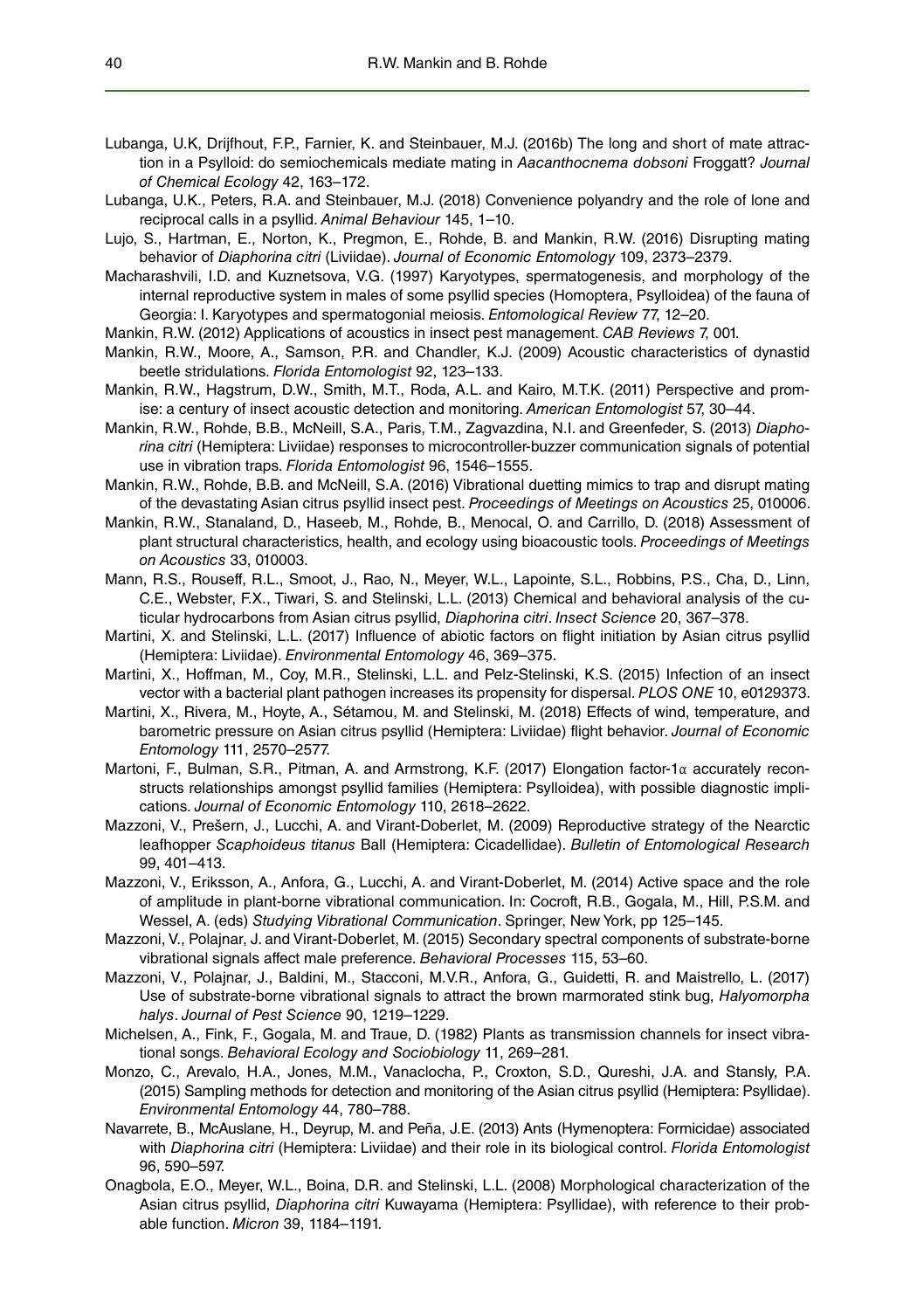Ossiannilsson, F. (1950) Sound production in psyllids (Hem. Hom.). *Opuscula Entomologica* 15, 202.

- Ott, J.R. (1994) An ecological framework for the study of planthopper mating systems. In: Denno, R.F. and Perfect, T.J. (eds) *Planthoppers: their Ecology and Management*. Chapman and Hall, New York, pp. 234–254.
- Pande, Y.D. (1971) Biology of citrus psylla, *Diaphorina citri* Kuw. (Hemiptera: Psyllidae). *Israel Journal of Entomology* 6, 307–311.
- Paris, T.M., Rohde, B.B., Allan, S.A., Mankin, R.W. and Stansly, P.A. (2013) Synchronized rearing of mated and unmated *Diaphorina citri* (Hemiptera: Liviidae) of known age. *Florida Entomologist* 96, 1631–1634.
- Paris, T.M., Croxton, S.D., Stansly, P.A. and Allan, S.A. (2015) Temporal response and attraction of *Diaphorina citri* to visual stimuli. *Entomologia Experimentalis et Applicata* 155, 137–147.
- Paris, T.M., Allan, S.A., Udell, B.J. and Stansly, P.A. (2017a) Wavelength and polarization affect phototaxis of the Asian citrus psyllid. *Insects* 8, 88.
- Paris, T.M., Allan, S.A., Udell, B.J. and Stansly, P.A. (2017b) Evidence of behavior-based utilization by the Asian citrus psyllid of a combination of UV and green or yellow wavelengths. *PLOS ONE* 12(12), e01829228.
- Patt, J.M. and Sétamou, M. (2010) Responses of the Asian citrus psyllid to volatiles emitted by flushing shoots of its rutaceous host plants. *Environmental Entomology* 39, 618–624.
- Pelz-Stelinski, K.S. and Killiny, N. (2016) Better together: association with '*Candidatus* Liberibacter Asiaticus' increases the reproductive fitness of its insect vector, *Diaphorina citri* (Hemiptera: Liviidae). *Annals of the Entomological Society of America* 109, 371–376.
- Percy, D.M. and Day, M.F. (2005) Observations of unusual acoustic behavior in two Australian leafhoppers (Hemiptera: Cicadellidae). *Journal of Natural History* 39, 3407–3417.
- Percy, D.M., Taylor, G.S. and Kennedy, M. (2006) Psyllid communication, acoustic diversity, mate recognition, and phylogenetic signal. *Invertebrate Systematics* 20, 431–445.
- Pollack, G.S. (2017) Insect bioacoustics. *Acoustics Today* 13(2), 26–34.
- Pregmon, E.A., Lujo, S., Norton, K., Hartman, E., Rohde, B. and Mankin, R.W. (2016) A 'walker' tool to place *Diaphorina citri* (Hemiptera: Liviidae) adults at predetermined sites for bioassays of behavior in citrus (Sapindales: Rutaceae) trees. *Florida Entomologist* 99, 308–310.
- Remedios, R., Kennedy, A., Zelikowski, M., Grewe, B.F., Schnitzer, M.J. and Anderson, D.J. (2017) Social behavior shapes hypothalamic neural ensemble representations of conspecific sex. *Nature* 550, 388–392.
- Rohde, B., Paris, T.M., Heatherington, E.M., Hall, D.G. and Mankin, R.W. (2013) Responses of *Diaphorina citri* (Hemiptera: Psyllidae) to conspecific vibrational signals and synthetic mimics. *Annals of the Entomological Society of America* 106, 392–399.
- Saxena, K.N. and Kumar, H. (1980) Interruption of acoustic communication and mating in a leafhopper and a planthopper by aerial sound vibrations picked up by plants. *Experientia* 36, 933–936.
- Sétamou, M. and Bartels, D.W. (2015) Living on the edges: spatial niche occupation of Asian citrus psyllid, *Diaphorina citri* Kuwayama (Hemiptera: Liviidae), in citrus groves. *PLOS ONE* 10, e0131917.
- Sétamou, M., Flores, D., French, J.V. and Hall, D.G. (2008) Dispersion patterns and sampling plans for *Diaphorina citri* (Hemiptera: Psyllidae) in citrus. *Journal of Economic Entomology* 101, 1478–1487.
- Sétamou, M.A., Sanchez, A., Patt, J.M., Nelson, S.D., Jifon, J. and Louzada, E.S. (2011) Diurnal patterns of flight activity and effects of light on host finding behavior of the Asian citrus psyllid. *Journal of Insect Behavior* 25, 264–276.
- Sétamou, M., Simpson, C.R., Alabi, O.J., Nelson, S.D., Telagamsetty, S. and Jifon, J.L. (2016) Quality matters: influences of citrus flush physicochemical characteristics on population dynamics of the Asian citrus psyllid (Hemiptera: Liviidae). *PLOS ONE* 11, e0168997.
- Schlee, D. (1969) Sperma-übertragung (und andere merkmale) in ihrer bedeutung für das phylogenetische system der Sternorrhyncha (Insecta, Hemiptera) Phylogenetische studien an Hemiptera I. Psylliformes (Psyllina und Aleyrodina) als monophyletische gruppe. *Zeitschrift für Morphologie der Tiere* 64, 95–138.
- Simões, P.M., Ingham, R.A., Gibson, G. and Russell, I.J. (2016) A role for acoustic distortion in novel rapid frequency modulation behavior in free-flying male mosquitoes. *Journal of Experimental Biology* 219, 2039–2047.
- Soemargono, A., Ibrahim, Y., Ibrahim, R. and Osman, M.S. (2008) Spatial distribution of the Asian citrus psyllid, *Diaphorina citri* Kuwayama (Homoptera: Psyllidae) on citrus and orange jasmine. *Journal of Bioscience* 19, 9–19.
- Steinbauer, M.J. (2013) Shoot feeding as a nutrient acquisition strategy in free-living psylloids. *PLOS ONE* 8, e77990.
- Stelinski, L.L. (2019) Ecological aspects of the vector-borne bacterial disease, citrus greening (Huanglongbing): dispersal and host use by Asian citrus psyllid, *Diaphorina citri* Kuwayama. *Insects* 10, 218.